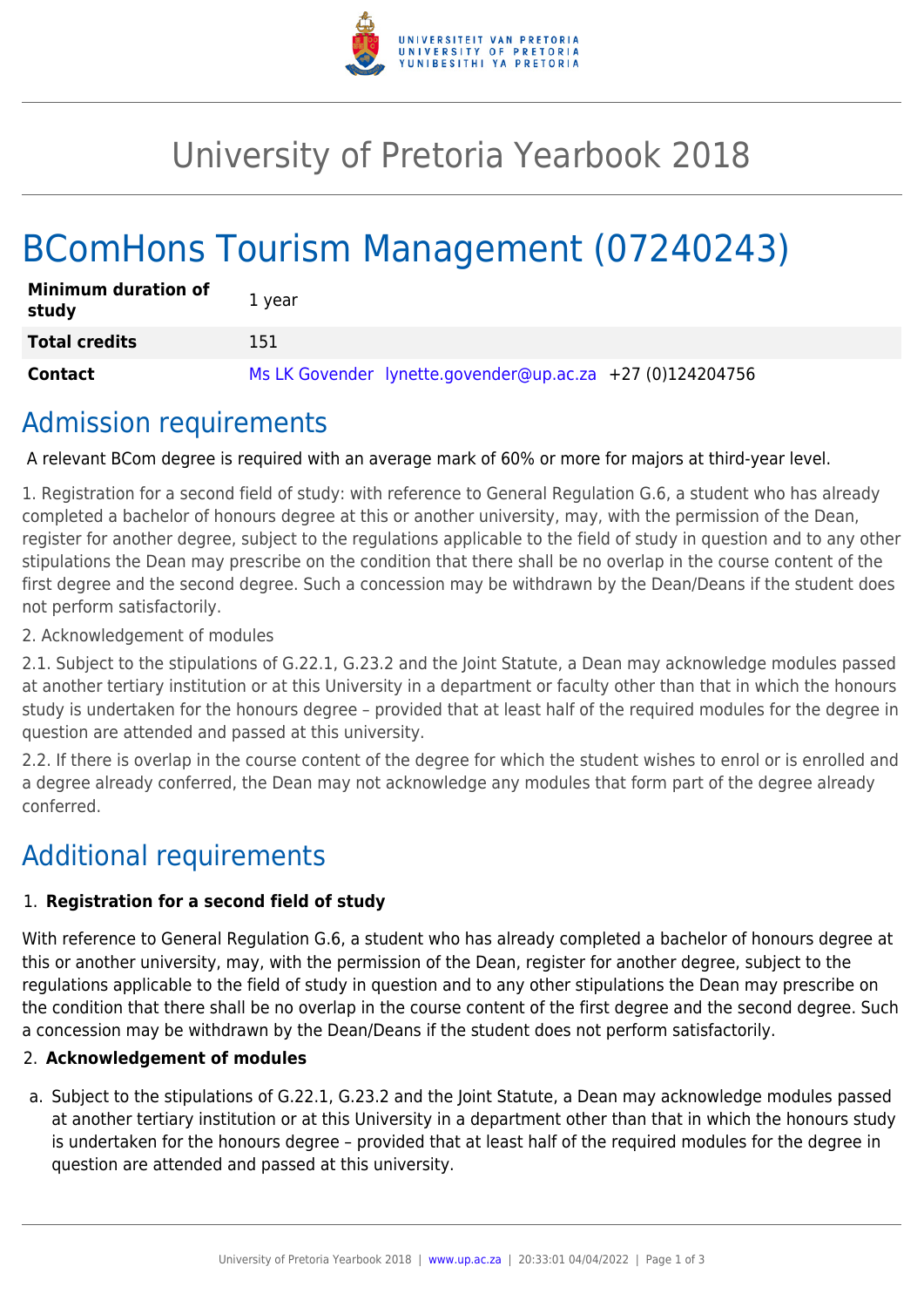

b. If there is overlap in the course content of the degree for which the student wishes to enrol or is enrolled and a degree already conferred, the Dean may not acknowledge any modules that form part of the degree already conferred.

## Examinations and pass requirements

In calculating marks, General Regulation G12.2 applies.

Subject to the provisions of General Regulation G.26, a head of a department determines, in consultation with the Dean

- when the honours examinations in his/her department will take place, provided that:
- i. honours examinations which do not take place before the end of the academic year, must take place no later than 18 January of the following year, and all examination results must be submitted to the Student Administration by 25 January; and
- ii. honours examinations which do not take place before the end of the first semester, may take place no later than 15 July, and all examination results must be submitted to the Student Administration on or before 18 July.
- whether a candidate will be admitted to a supplementary examination, provided that a supplementary examination is granted, only once in a maximum of two prescribed semester modules or once in one year module;
- supplementary examinations (if granted) cover the same subject matter as was the case for the examinations;
- NB: For the purpose of this provision, the phrase "not sit for an examination more than twice in the same subject" as it appears in General Regulation G.18.2, implies that a candidate may not be admitted to an examination in a module, including a supplementary examination, more than three times.
- the manner in which research reports are prepared and examined in his department.

**NB**: Full details are published in each department's postgraduate information brochure, which is available from the head of department concerned. The minimum pass mark for a research report is 50%. The provisions regarding pass requirements for dissertations contained in General Regulation G.12.2 apply mutatis mutandis to research reports.

Subject to the provisions of General Regulation G.12.2.1.3, the subminimum required in subdivisions of modules is published in the study guides, which is available from the head of department concerned.